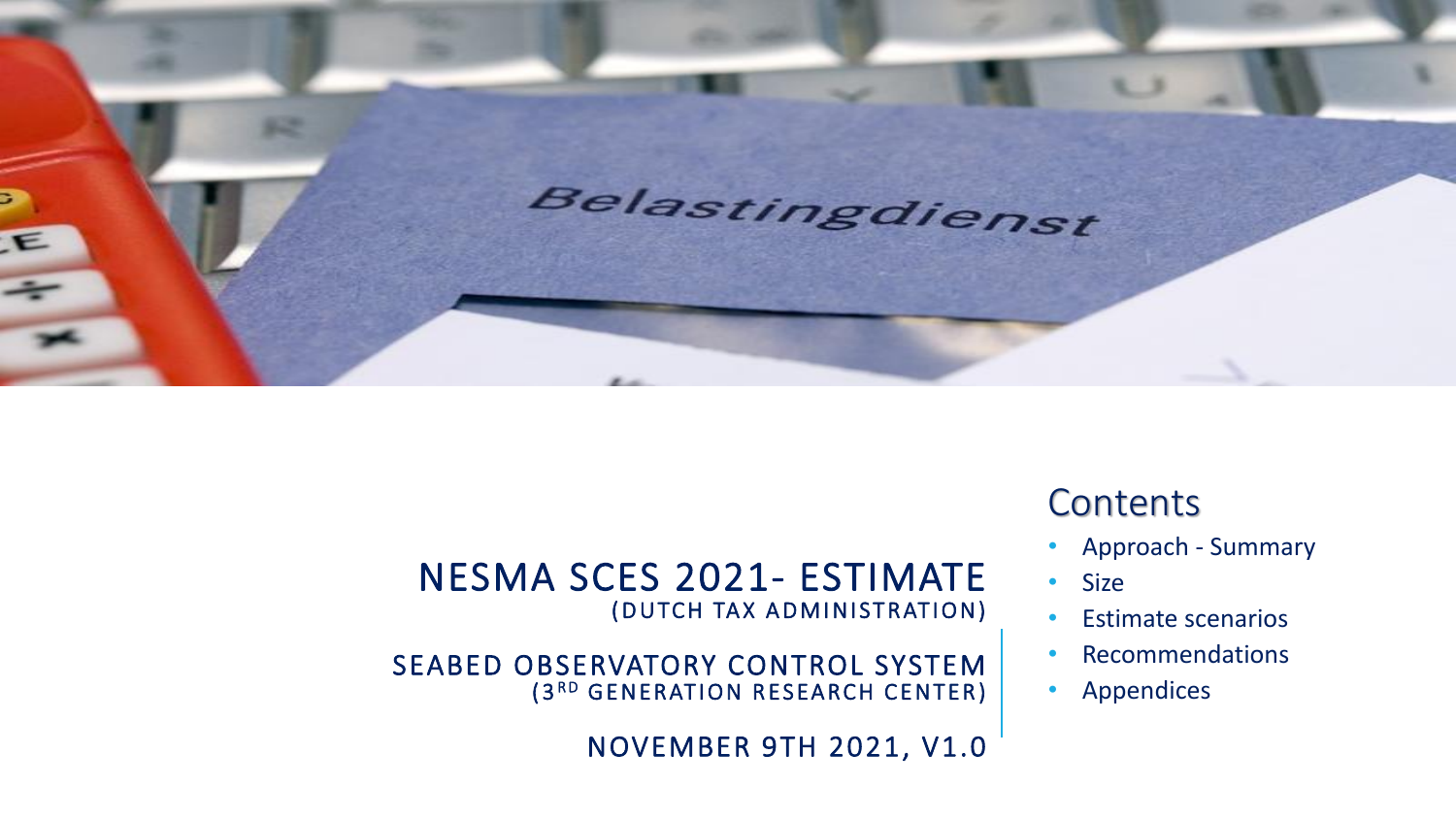

#### Belastingdienst

# APPROACH - SUMMARY

#### • **General**

- SCES challenge has been regarded as a serious game
- o Multidisciplinary estimation team formed
- o Historical references have been analyzed
- o *Extra: recommendations/next steps defined*

### • **Sizing**

- o FPAi early stage method deemed applicable
- o Non-functionals included in historical records; part of referenced hours per FP
- o Uncertainty-level (bandwidth) assigned
- o An expected estimated size of 1.860\* FP or 2.516\* CFP -> size sanity check performed

### • **Estimation**

- o Development language assumed as being Java
- o Expected organic size growth quantified
- o Sanity top-down checks performed; *Extra: scenarios based on expectations - duration, number of teams and team staffing*
- o Budgeted hours: 62k\* hours, budgeted cost 9M\* Euro (includes specification effort)
- *(\* note: bandwidth had been calculated around these numbers)*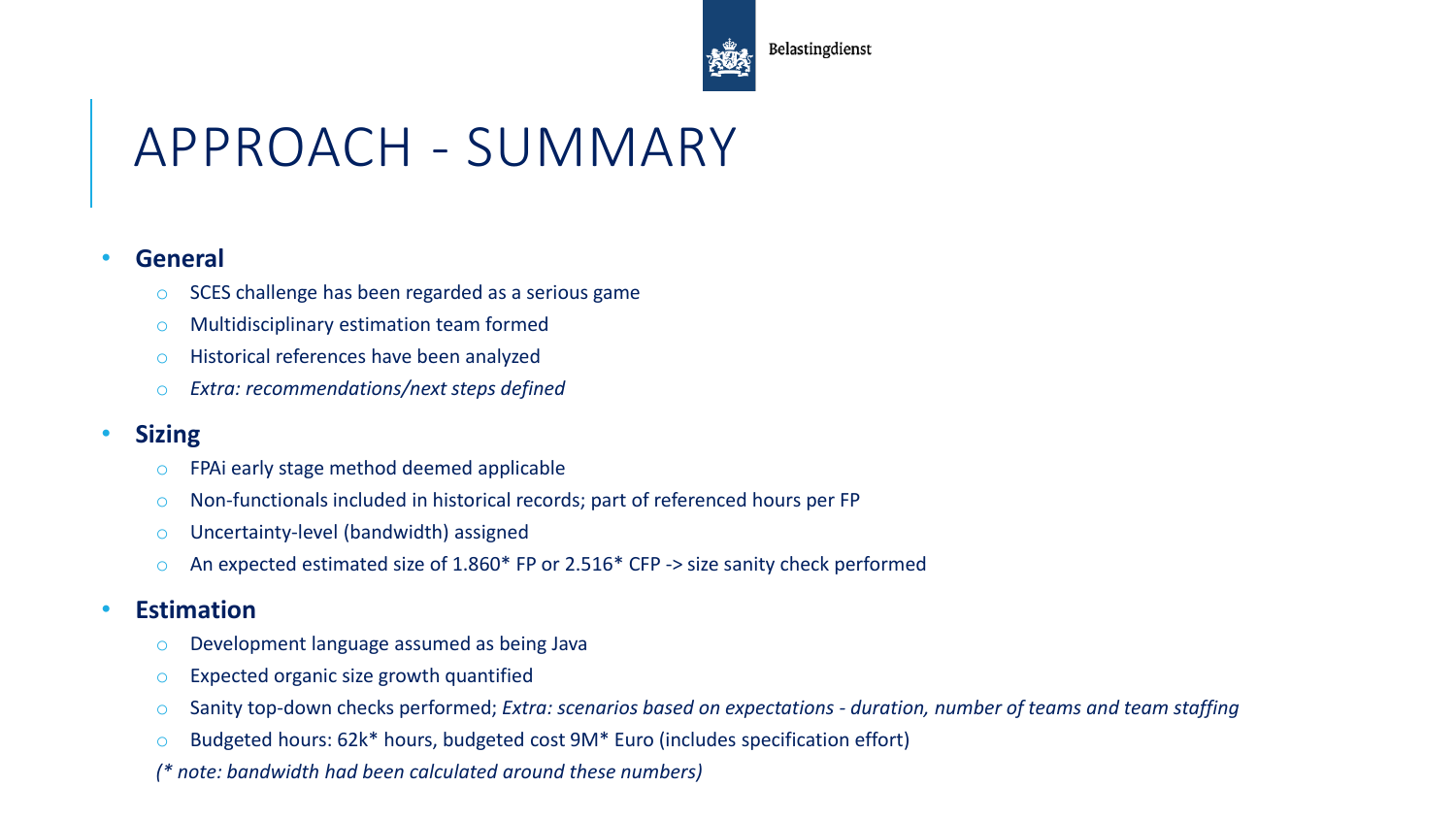

### SIZE RESULTS

### • **Function Points (NESMA)**

- $\circ$  Since the documentation does not provide an architectural decomposition, we had to assume that the system boundary encompasses *all* SOCS functionality described in the functional requirements
- We use an adapted version of the Nesma FPAi early sizing method in the sense that we do not specify minimal and maximal numbers of estimated functions per (sub)requirement. At DTO, we choose to consider a bandwidth on the total size to express the uncertainty. The number of functions are multiplied by 5 (FP) to calculate the total number of function points. This applies only to the *transactions*; the *logical files* are not directly included, but *indirectly* via this factor of 5 FP
- o The specification of the SOCS functionality is too high-level to be able to perform an FSM (COSMIC, FPA, etc.) count. For many requirements we have chosen to express the size in assumed *CRUD functions*. The number of functions deduced in this manner must be understood as an estimation of the size, not as a literary amount of specific Create, Read, Update, Delete functions. The Nesma FPAi method describes a class of "average" requirements, like CRUD, which have a size of 4 functions

#### • **Cosmic FP (CFP)**

- We have read the recommendation under bullet 3 on page 4 of the Cosmic conversion Guideline. Nonetheless we have to use the formulas from appendix A while we have no measurements in Cosmic within our organization. For the conversion of Nesma function points into Cosmic Function Points we used the mathematical equation for All Datasets (projects 400-2000 FP) on page 40 in the document "Conversion-Guideline-v1.0.pdf". The conversion formula used is CFP = 1.5017 x (Nesma FP) - 277.32
- Acting as described, we have calculated an (expected) estimated size of 1.860 FP or 2.516 CFP. High uncertainty:  $+/-30\%$

| size minus 30% bandwidth in CFP -> 1.678 CFP              |                  | $\triangle$ 1.302 FP | $\left  \right  <$ - size minus 30% bandwidth in FP     |
|-----------------------------------------------------------|------------------|----------------------|---------------------------------------------------------|
| size plus $30\%$ bandwidth in CFP $\rightarrow$ 3.354 CFP |                  | 2.418 FP             | $\vert$ <- size plus 30% bandwidth in FP                |
| $\frac{1}{2}$ size in CFP -> $\frac{1}{2}$ 2.516 CFP      |                  | $1.860 F$ P          | $\mathsf{l}$ $\lt$ - size in FP                         |
|                                                           | <b>Functions</b> | <b>5 FP</b>          | $\leq$ FPA factor to calculate FP from # of functions   |
|                                                           | 372              | $1.860 F$ P          | <b>Solution</b> I<- total number of FP within selection |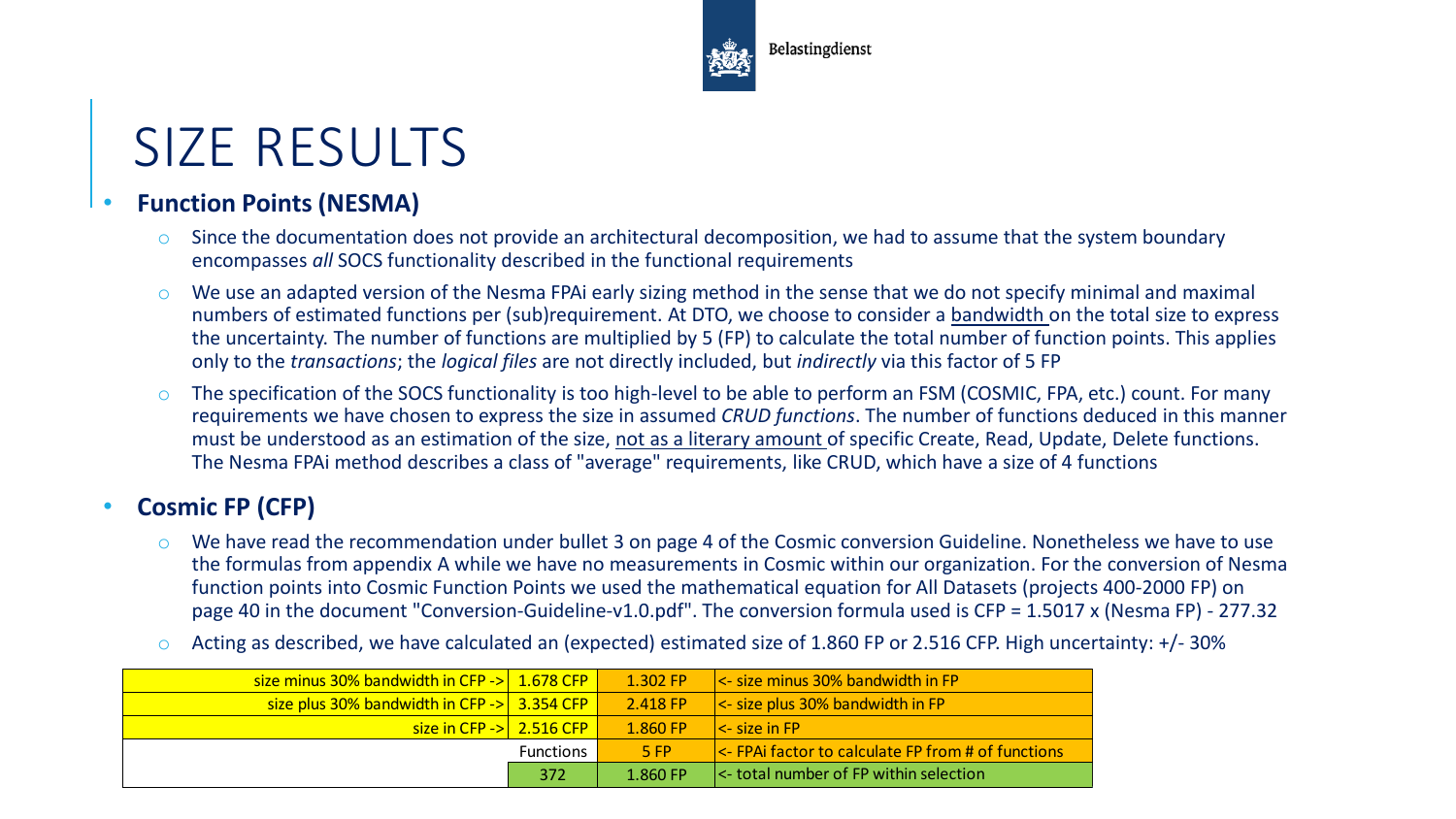

### SIZE PROCESS

#### • **Process**

- o Within each requirement, functionality (if any) has been identified and has been estimated in terms of number of functions
- o Each assumption is described and remarks are made, which are all have been examined by a reviewer
- o This setup is designed to feed a discussion with the subject matter expert(s) and the customer **- example (selection) below**

| <b>Requirement</b>                                  | <b>Paragraph/Users</b>        | <b>Description of functionality</b>                                            | <b>FPA</b> functions                                | # of             | <b>Function</b> | <b>Remarks</b>                                   | <b>Review</b> |
|-----------------------------------------------------|-------------------------------|--------------------------------------------------------------------------------|-----------------------------------------------------|------------------|-----------------|--------------------------------------------------|---------------|
|                                                     |                               |                                                                                |                                                     | <b>functions</b> | <b>Ipoints</b>  |                                                  | remark        |
|                                                     |                               |                                                                                |                                                     |                  | lestimation     |                                                  |               |
|                                                     |                               |                                                                                | $\overline{\mathbf{r}}$                             |                  |                 |                                                  |               |
| REQ-UI-1: Provide Observer User Interfaces (UI)     | Observers                     | . Online work area for reducing and analyzing data in real-time,               | assumption: at least reducing (CRUD) and Analyzing  |                  |                 | Review remark 1: Object added.                   |               |
|                                                     |                               |                                                                                | (CRUD) Observer data                                |                  | 40              |                                                  |               |
| REQ-UI-1: Provide Observer User Interfaces (UI)     | Observers                     | . Online observatory data reduction pipeline and tools,                        | assumption: CRUD pipeline and tools data            |                  |                 | Review remark 1: Object added. Already estimated |               |
|                                                     |                               |                                                                                |                                                     | $\Omega$         | $\Omega$        | for Marine Scientist. From 0.2 to 0.3 - 20 FP    |               |
| REQ-UI-2: Provide Instrument Specialists User       | <b>Instrument Specialists</b> | - Maintenance (predictive, preventive, condition-based, reactive)              | CRUD per maintenance type                           |                  |                 | Review remark 3: this assumption needs te be     |               |
| Interfaces (UI)                                     |                               |                                                                                |                                                     | 16               | 80              | checked at the client                            |               |
| REQ-UI-2: Provide Instrument Specialists User       | <b>Instrument Specialists</b> | - Configure, calibrate, and operate instrument on science level                | assumption: configure (CRUD), calibrate (CRUD) and  |                  |                 | Review remark 3: this assumption needs te be     |               |
| Interfaces (UI)                                     |                               |                                                                                | operate (CRUD)                                      | 12               | 60              | checked at the client                            |               |
| REQ-UI-Number unknown                               | Data Specialist               | • Environment to perform data processing, reduction, and analysis              | assumption: data processing (CRUD), reduction       |                  |                 | Review remark 1: Object added.                   |               |
|                                                     |                               |                                                                                | (CRUD), and analysis (CRUD) science data            | 12               | 60              |                                                  |               |
| REQ-RG-5: Support Maximum Scan Distance Travel      | 3.2                           |                                                                                | cannot be included in an FSM count according to the |                  |                 | not elementary                                   |               |
| Limit                                               |                               |                                                                                | respective counting guidelines                      |                  |                 |                                                  |               |
| REQ-OOM-8: Implement Engineering Data System        | 4.3                           | The engineering data system includes hardware and software to collect, store,  | collect, store, retrieve, analyze and display       |                  |                 | Review remark 3: this assumption needs te be     |               |
|                                                     |                               | retrieve, analyze and display engineering data and telemetry. Engineering data | engineering data and telemetry: for 4 types of      |                  |                 | checked at the client                            |               |
|                                                     |                               | will be generated by the seabed robot system, instruments, the facility        | systems                                             |                  |                 |                                                  |               |
|                                                     |                               | (enclosure and infrastructure) and environmental monitoring systems            |                                                     | 20               | 100             |                                                  |               |
| REQ-OOM-10: Enable Subsystem Safety Monitoring      | 4.3                           | The seabed robot operator and observers will mostly work in the control room,  | assumption: show status of subsystems.              |                  |                 | Assumption: onlu 1 subsystem                     |               |
| from Control Room                                   |                               | thus information about subsystem and personnel safety must be made available   |                                                     |                  |                 |                                                  |               |
|                                                     |                               | there.                                                                         |                                                     |                  |                 |                                                  |               |
| REQ-OOM-11: Enable Safety Monitoring via Remote 4.3 |                               |                                                                                | assumption: monitor human safety (R.) and monitor   |                  |                 | Unclear whether this is reuse. Assumption made.  |               |
| Sensors                                             |                               |                                                                                | equipment safety (R.)                               |                  |                 |                                                  |               |
|                                                     |                               |                                                                                |                                                     |                  | 10              |                                                  |               |
| REQ-OOM-13: Provide Visual Warning Regarding        | 4.4                           |                                                                                | show visual warnings                                |                  |                 | Assumption: for every type of warning 1 function |               |
| Unsafe Environmental Conditions                     |                               |                                                                                |                                                     |                  |                 |                                                  |               |
|                                                     |                               |                                                                                |                                                     |                  | 25              |                                                  |               |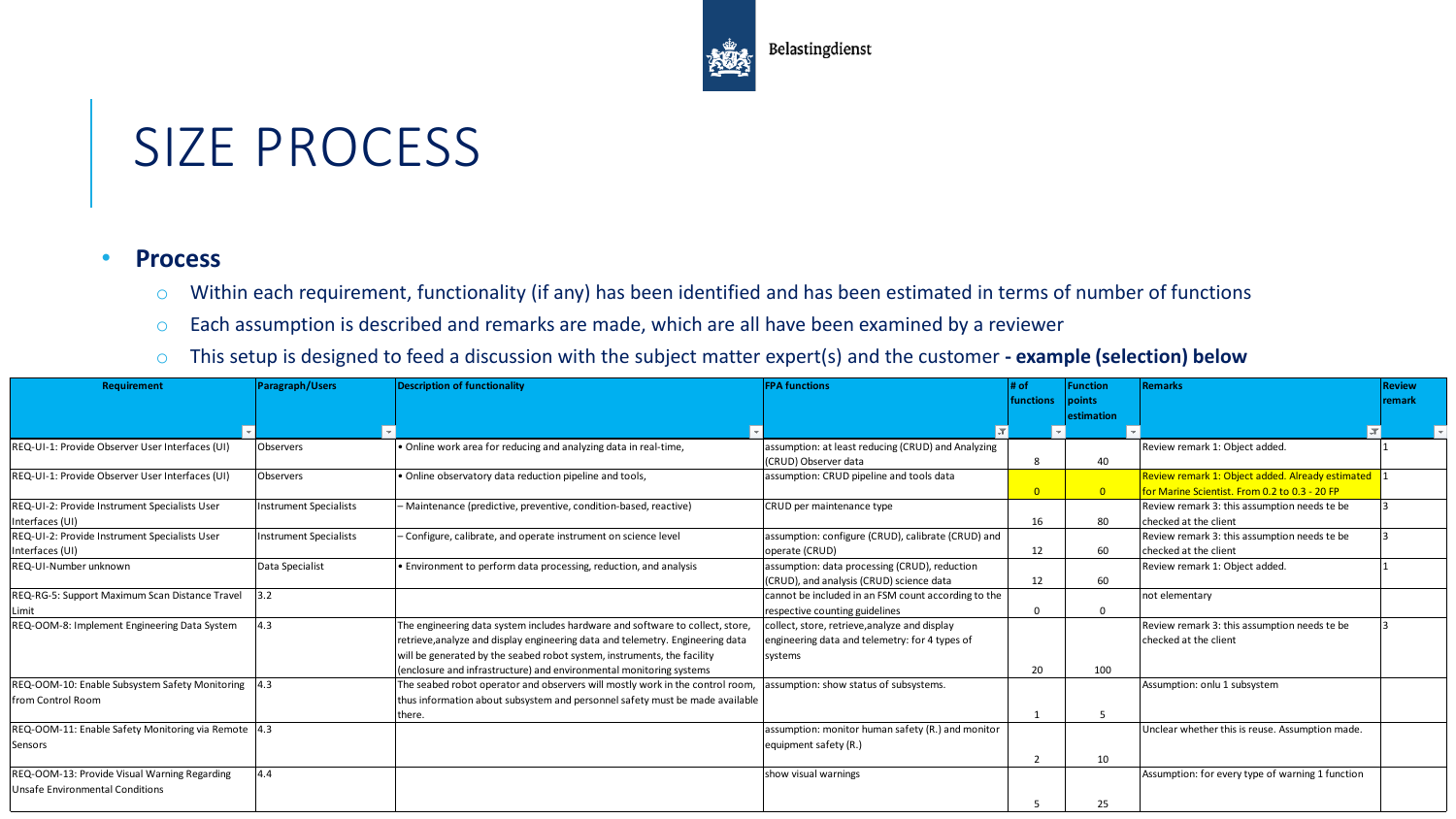

# ESTIMATE RESULTS

### • **Estimate results**

- o Development language assumed as being Java, historically 21 hours per FP. Java is assumed for frontend and backend functionality
- o Effort for non functional requirements is included in the historical DTO Java productivity numbers
- o Expected autonomous size growth quantified as 15%
- o Sanity top-down checks performed by analysis of PI-level recent historical results (Java) –**slides #7-9**
- o Specification effort included: transformation of epics/features into (Definition Of Ready) user stories is needed
- o For the cost estimate we choose the expected size (1.860 FP) and add 15% for uncertainty AND 15% for autonomous growth

|                    | <b>Number of functionpoints</b>   |                              |                           |                  |                                                       |               |            |
|--------------------|-----------------------------------|------------------------------|---------------------------|------------------|-------------------------------------------------------|---------------|------------|
| Expected           | <b>Budgeted</b>                   | Incl. organ.growth           |                           |                  |                                                       |               |            |
| 1.860              | 2.139                             | 2.460                        |                           |                  |                                                       |               |            |
|                    | <b>Needed Hours Total</b>         |                              | <b>Expected cost</b>      | € 7.907.367 EUR  | 4. Estimate the cost related tot the estimated effort |               |            |
|                    |                                   |                              | <b>Budgeted cost</b>      | €9.093.472 EUR   | hourly rate USA<br>hourly Europe W+E                  | \$152<br>\$57 | 60%<br>20% |
| Expected<br>53.940 | <b>Budgeted</b><br>62.031         | Incl. organ.growth<br>71.336 | Cost incl. Organic growth | € 10.458.130 EUR | hourly S-America                                      | \$54          | 20%        |
|                    |                                   |                              |                           |                  | Taxes and benefits                                    | 30%           |            |
|                    | <b>Needed Hours Realization</b>   |                              |                           |                  | Overhead                                              | 20%           |            |
|                    |                                   |                              |                           |                  | Weighted hourly rate USD                              | \$170         |            |
| Expected           | <b>Budgeted</b>                   | Incl. organ.growth           |                           |                  | Weighted hourly rate EUR                              | € 147         |            |
| 39.060             | 44.919                            | 51.657                       |                           |                  |                                                       |               |            |
|                    | <b>Needed Hours Specification</b> |                              |                           |                  |                                                       |               |            |
|                    |                                   |                              |                           |                  |                                                       |               |            |
| Expected           | <b>Budgeted</b>                   | Incl. organ.growth           |                           |                  |                                                       |               |            |
| 14.880             | 17.112                            | 19.679                       |                           |                  |                                                       |               |            |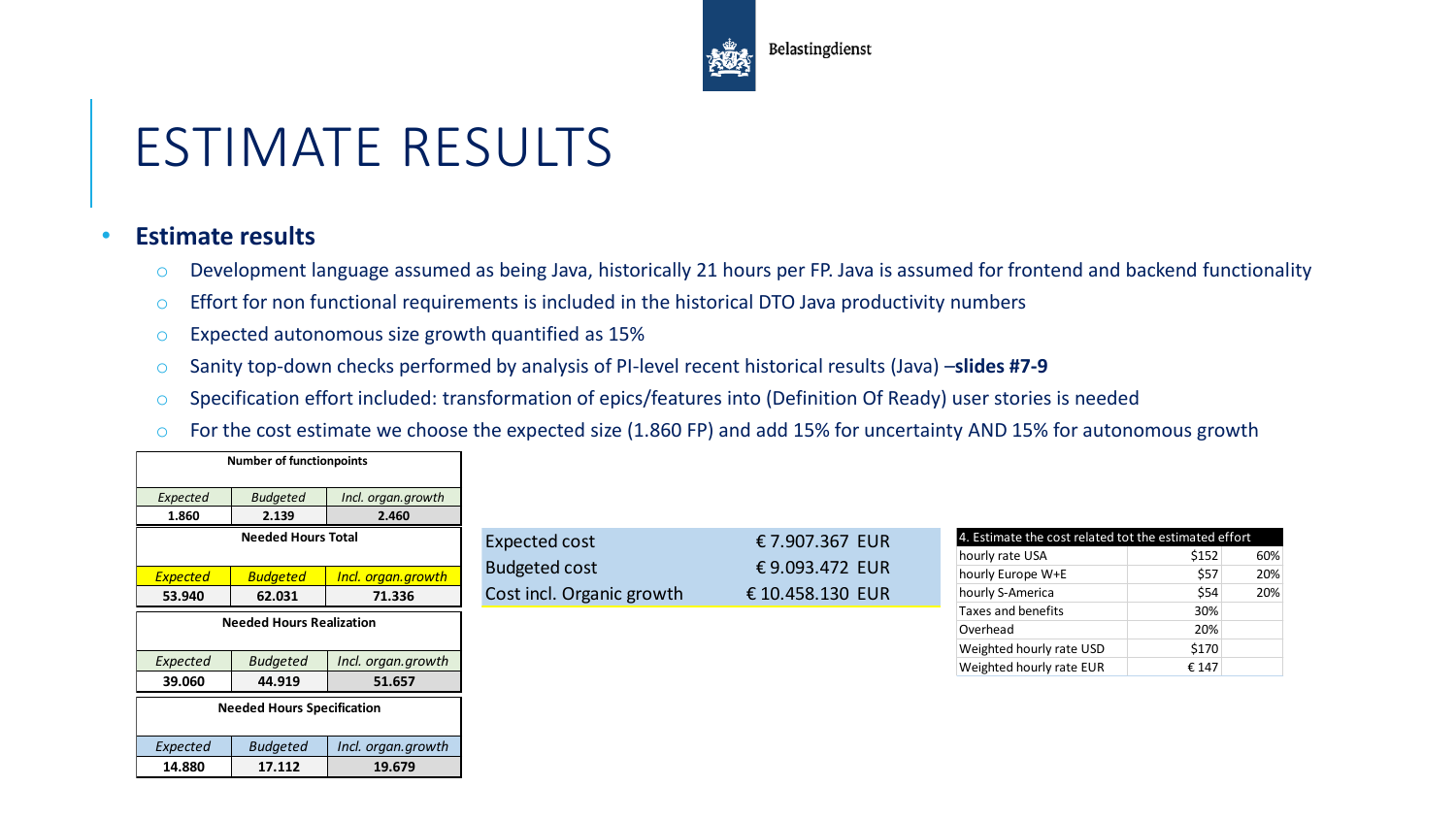

# ESTIMATE PROCESS (1 OF 2)

**Estimate FPA-i Seabed Robot Observatory, calculated with Standard 2021 in hours/fp** 

| Calculated with: Standard 2021                                                                   |                                                                                                                               |                                                   | Number of functionpoints                            |             | <b>Needed Hours Realization</b> |                            |          | <b>Needed Hours Specification</b> |              |             | <b>Needed Hours Total</b>  |          |                                |              |
|--------------------------------------------------------------------------------------------------|-------------------------------------------------------------------------------------------------------------------------------|---------------------------------------------------|-----------------------------------------------------|-------------|---------------------------------|----------------------------|----------|-----------------------------------|--------------|-------------|----------------------------|----------|--------------------------------|--------------|
| % organic Growth: 15                                                                             |                                                                                                                               |                                                   | Expected                                            |             | Budgeted V. agangnow            | Expected                   |          | Budgeted V. agangny               | Expected     |             | Budgeted V. agangraw       | Expected | <u>  Budgeled V. angenigna</u> |              |
|                                                                                                  |                                                                                                                               |                                                   | 1.860                                               | 2.139       | 2.460                           | 39.060                     | 44.919   | 51.657                            | 14.880       | 17.112      | 19.679                     | 53.940   | 62.031                         | 71.336       |
| LT                                                                                               |                                                                                                                               |                                                   | Number of fp requirements: $\overline{\phantom{a}}$ |             |                                 | Number of hours requiement |          | Number of hours requiement        |              |             | Number of hours requiement |          |                                |              |
| 1 Work Marine scientist                                                                          |                                                                                                                               | <b>Marine</b><br><b>Scientist</b>                 | 100 <sub>1</sub>                                    | 115         | 132                             | 2.100                      | 2.415    | 2.777                             | 800          | 920         | 1.058                      | 2.900    | 3.335                          | 3.835        |
| <b>2 Science Operations Staff</b>                                                                |                                                                                                                               | <b>Science</b><br>Operations                      | 60                                                  | 69          | 79                              | 1.260                      | 1.449    | 1.666                             | 480          | 552         | 635                        | 1.740    | 2.001                          | 2.301        |
| 3 REQ-UI-1: Provide Observer User Interfaces (UI)                                                | The SOCS shall provide user interfaces<br>(UI) for observing setup and execution<br>by Observers and observing support        | <b>Observers</b>                                  | 140                                                 | 161         | 185                             | 2.940                      | 3.381    | 3.888                             | 1.120        | 1.288       | 1.481                      | 4.060    | 4.669                          | 5.369        |
| 4 REQ-UI-2: Provide Instrument Specialists User Interfaces<br>(UI).                              | The SOCS shall provide user interfaces<br>(UI) for facility instrument setup and<br>operation by staff Instrument Specialists | Instrument<br><b>Specialists</b>                  | 490                                                 | 564         | 648                             | 10.290                     | 11.834   | 13.609                            | 3.920        | 4.508       | 5.184                      | 14.210   | 16.342                         | 18.793       |
| 5 REQ-UI-3: Provide Seabed Robot Operator User<br><b>Interfaces</b>                              | The SOCS shall provide user interfaces<br>for setup and operation of the<br>underground and enclosure by staff                | <b>Seabed</b><br><b>Robot</b><br><b>Operators</b> | 140                                                 | 161         | 185                             | 2.940                      | 3.381    | 3.888                             | 1.120        | 1.288       | 1.481                      | 4.060    | 4.669                          | 5.369        |
| 6 REQ-UI-4: Access Observatory Telemetry Data Source for<br><b>Engineering and Technical Uis</b> | The SOCS shall provide the capability<br>for engineering and technical user<br>interfaces to access observatory               | Engineers<br>Technician                           | $\mathbf{n}$                                        | $\mathbf n$ | $\bf{0}$                        | $\bf{0}$                   | $\bf{0}$ | - 0                               | $\mathbf{0}$ | $\mathbf n$ | n                          | - 0      | n                              | 0.           |
| 7 REQ-UI-5: Access User Data Source for Engineering and<br><b>Technical Uis</b>                  | The SOCS shall provide the capability<br>for engineering and technical user<br>interfaces to access user-provided data.       | Engineers<br>Technician                           | n.                                                  | 0           | $\bf{0}$                        | $\bf{0}$                   | $\bf{0}$ | n                                 | $\bf{0}$     | n           | n                          | -0       | 0                              | $\bf{0}$     |
| 8 REQ-UI-Number unknown                                                                          |                                                                                                                               | Data<br><b>Specialist</b>                         | 80                                                  | 92          | 106                             | 1.680                      | 1.932    | 2.222                             | 640          | 736         | 846                        | 2.320    | 2.668                          | 3.068        |
| <b>9 REQ-UI-Number unknown</b>                                                                   |                                                                                                                               | <b>Observator</b><br>v Manager                    | $\mathbf{n}$                                        | $\bf{0}$    | $\bf{0}$                        | $\bf{0}$                   | $\bf{0}$ | - 0                               | $\bf{0}$     | - 0         | n                          | - 0      | Ω.                             | $\mathbf{u}$ |
| <b>10 REQ-OM</b>                                                                                 |                                                                                                                               |                                                   | 175                                                 | 201         | 231                             | 3.675                      | 4.226    | 4.860                             | 1.400        | 1.610       | 1.852                      | 5.075    | 5.836                          | 6.712        |
| <b>11 REQ-RG</b>                                                                                 |                                                                                                                               |                                                   | -40                                                 | 46          | 53                              | 840                        | 966      | 1.111                             | 320          | 368         | 423                        | 1.160    | 1.334                          | 1.534        |
| <b>12 REQ-OOM</b>                                                                                |                                                                                                                               |                                                   | 530                                                 | 610         | 701                             | 11.130                     | 12.800   | 14.719                            | 4.240        | 4.876       | 5.607                      | 15.370   | 17.676                         | 20.327       |
| 13 REQ-OPM                                                                                       |                                                                                                                               |                                                   | 105                                                 | 121         | 139                             | 2.205                      | 2.536    | 2.916                             | 840          | 966         | 1.111                      | 3.045    | 3.502                          | 4.027        |
| 14 REQ-Others                                                                                    |                                                                                                                               |                                                   |                                                     |             | n                               | $\mathbf{u}$               |          |                                   |              |             |                            |          | Ω.                             | $\mathbf{u}$ |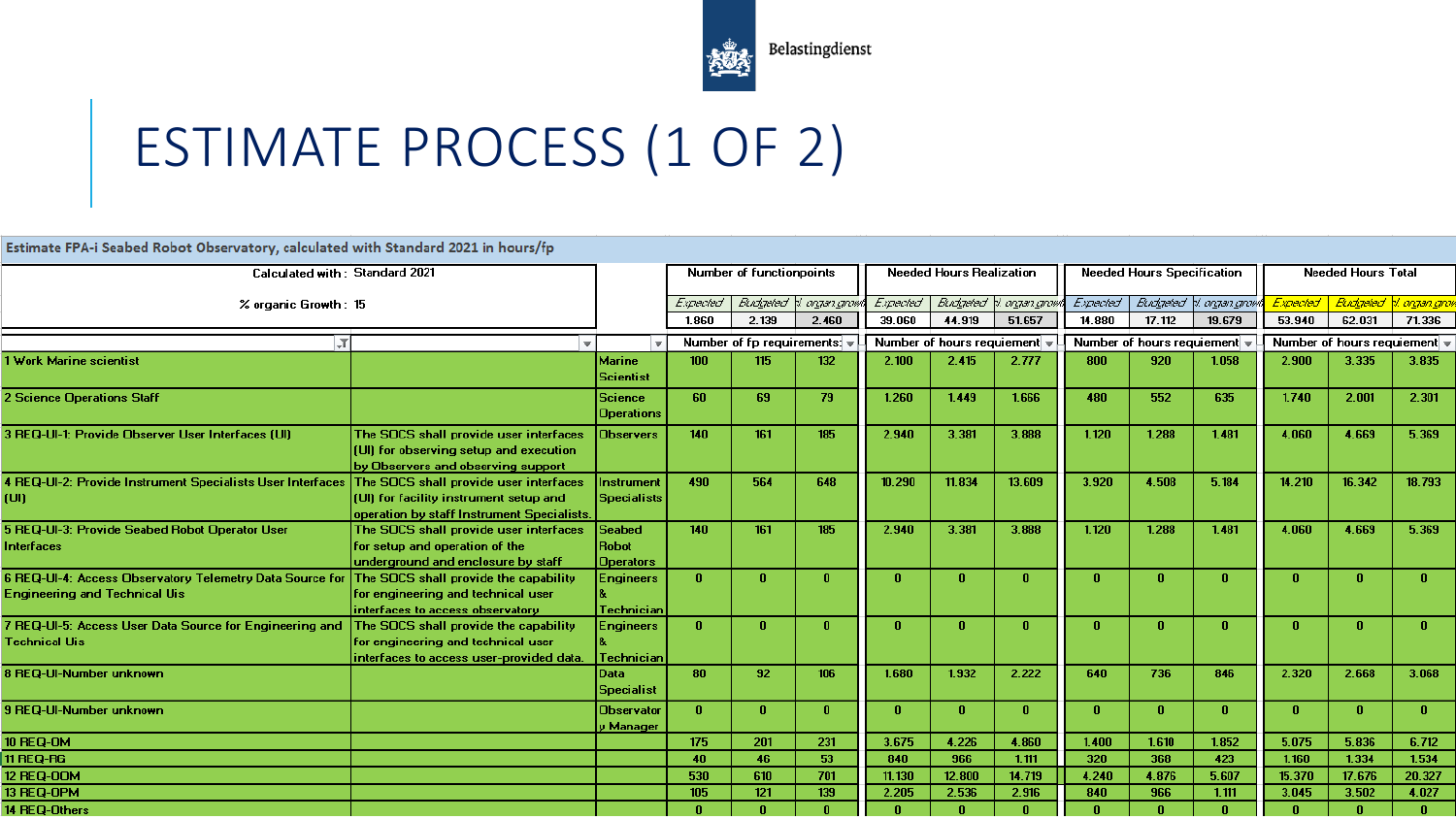

# ESTIMATE PROCESS (2 OF 3)

#### • **Recommended scenario**

- o Examined evaluated PI periods 2019-2021 (Java)
- o 2 parallel teams is *recommended*; 30 month delivery
- o Keep teams small; max. 5/6 FTE per team



| Total hours (estimated)         | 44919  | Quartile |     |       | Size per PI Effort per FTE (staff) |
|---------------------------------|--------|----------|-----|-------|------------------------------------|
| Total hours per PI              | 3840   | Q1       | 44  | 1.195 | 3,0                                |
| Number of PI's                  | 12     | Median   | 87  | 2.295 | 5,5                                |
| FP per PI (average)             | 183 FP | Q3       | 169 | 4.020 | 9,5                                |
| Number of weeks                 | 140    |          |     |       |                                    |
| Number of months                | 32     |          |     |       |                                    |
| FP per month (average)          | 66 FP  |          |     |       |                                    |
| FP per team per month (average) | 33 FP  |          |     |       |                                    |

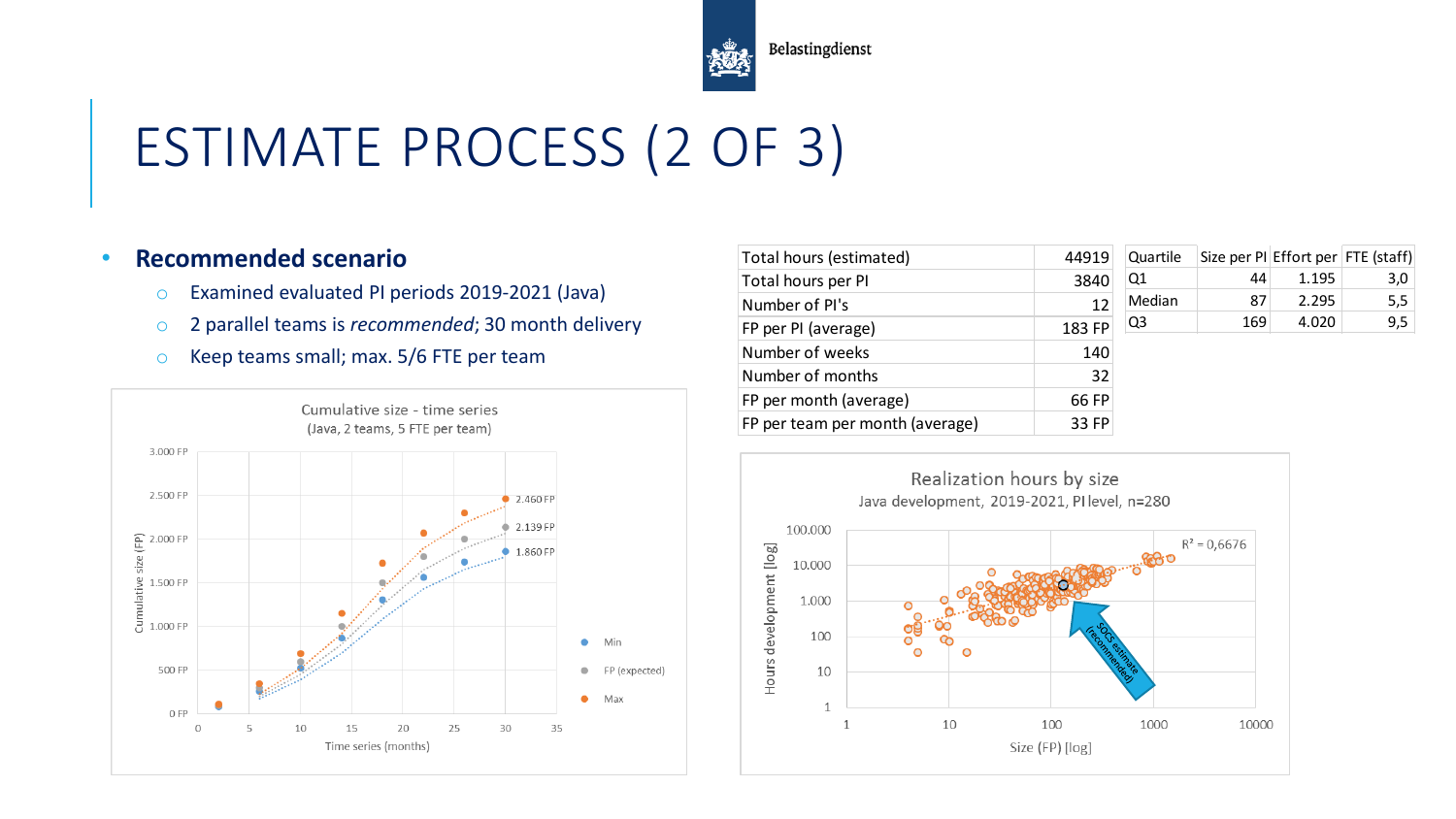

# ESTIMATE PROCESS (3 OF 3)

#### • **Alternative scenario(s)**

- o Many alternative scenarios imaginable (multi-criteria);
- o E.g. 60% USA (3 teams), 20% South Am (1 team), 20% EU (1 team);
- o 5 parallel teams fully staffed (8 FTE); 12 month delivery

*Discussion points with the steering board:*

- o Time to delivery, MVP PI partitioning, WSJF-method, MoSCoW
- o Extra co-ordination within/between teams, delivery pressure
- $\circ$  Higher uncertainty with team increase; adjust budgeted productivity



| Total hours (estimated)         | 64170 |
|---------------------------------|-------|
| Total hours per PI              | 15360 |
| Number of PI's                  |       |
| FP per PI (average)             | 512   |
| Number of weeks                 | 50    |
| Number of months                | 12    |
| FP per month (average)          | 185   |
| FP per team per month (average) | 37    |

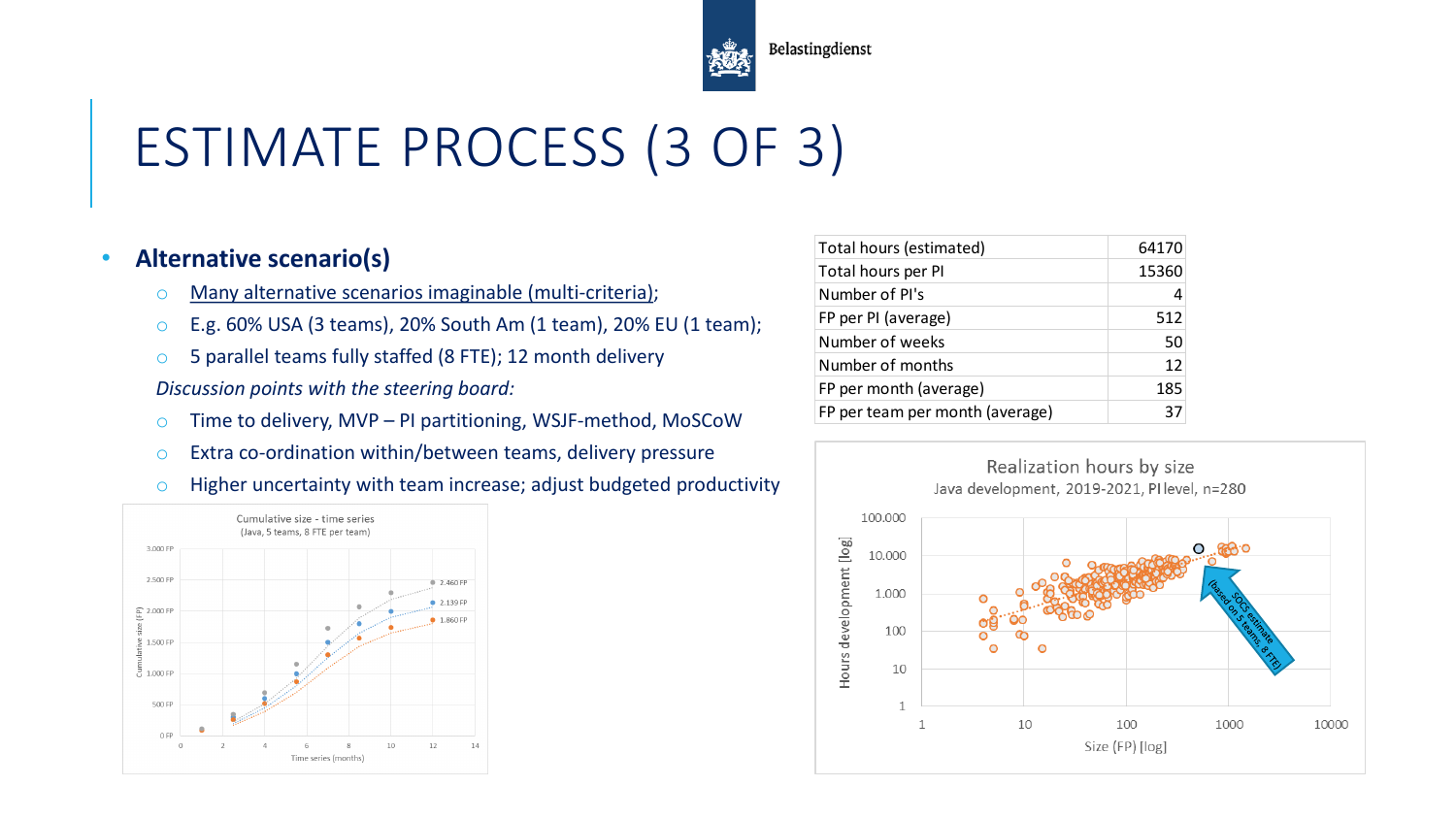

# RECOMMENDATIONS

#### • **Requirements/specifications**

- o Refine the requirements in sessions with subject matter experts; currently only sizing *estimates* can be done
- $\circ$  A number of requirements have more then 10 functions. The FPAi methods recommends further specification by the client
- $\circ$  Investigate which components can be developed independently
- o Consider several dimensions: front- and backoffice, main/sub/auxiliary, etcetera
- o Investigate how requirements can be partitioned
- o e.g. REQ-4 (490 FP) and REQ-12 (530 FP) are too big for a PI

### o **Initial plan**

- o Start with a logical work breakdown structure (PI level), focusing on system integration test milestones (PI delivery)
- o Include a well-defined Minimal Viable Product (first release), using MoScoW-type tags
- o Investigate intermediate delivery ('working software') during PI's
- o Anticipate on production issues (maintenance)

### • **Project governance and quality assurance**

- o Manage expectations w/regard to scope, MVP, budget and time-to-market
- o Due to the considerable estimated size: consider scenario 2 teams, 5 FTE per team => 10 PI's and 2,5 years (ref: DTO)
- o Evaluate progress per PI by measuring delivered functionality, check autonomous growth assumption and scope creep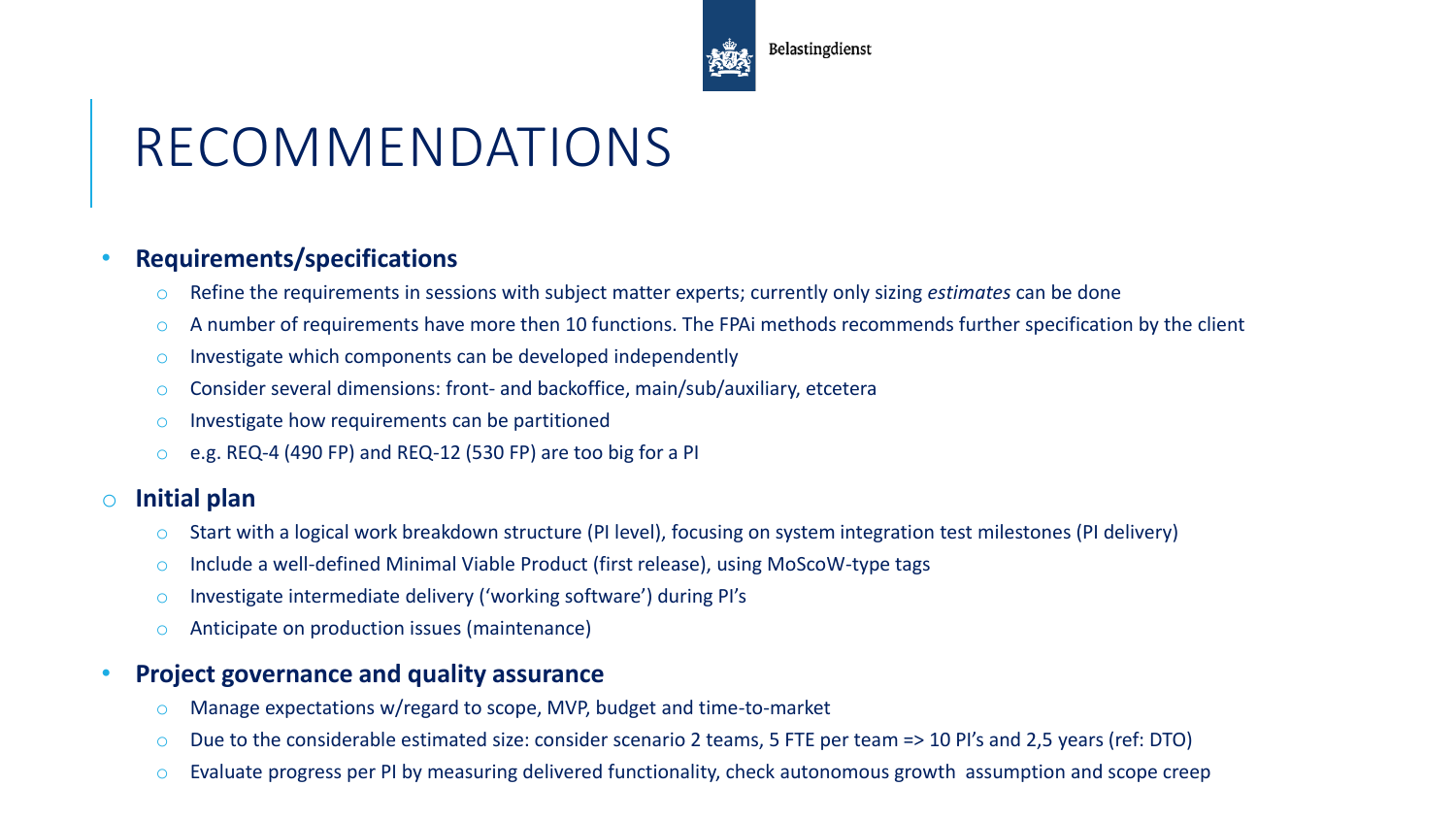

### APPENDIX - PHASE ACTIVITIES

| Which Activity in which Phase                                         |                                                  |                             |                    |
|-----------------------------------------------------------------------|--------------------------------------------------|-----------------------------|--------------------|
| <b>Activity</b>                                                       | Specification-<br>and Acceptance<br><b>Phase</b> | <b>Realization</b><br>Phase | No subject for FPA |
| Support Information Systems Management developing Business Case/Epics | x                                                |                             |                    |
| Developing features                                                   | x                                                |                             |                    |
| Developing user stories (baseline)                                    | x                                                |                             |                    |
| Events planning/specification (PI-event, Refinement)                  | x                                                |                             |                    |
| Architecture                                                          | x                                                |                             |                    |
| Functional design / expand user stories                               |                                                  | x                           |                    |
| Realization/configuration with unittest                               |                                                  | x                           |                    |
| Regression- and functional-test                                       |                                                  | x                           |                    |
| Integrationtest                                                       |                                                  | x                           |                    |
| Deployen                                                              |                                                  | x                           |                    |
| <b>Support Acceptancetest</b>                                         |                                                  | x                           |                    |
| Preparing and Perform Acceptancetest (Information Systems Management) | X                                                |                             |                    |
| Preparing and Perform Acceptancetest (User Organisation)              |                                                  |                             | x                  |
| <b>Idle Time Demand Side</b>                                          | X                                                |                             |                    |
| Idle Time as a Result of Computer Malfunction                         |                                                  |                             | x                  |
| Chain/projectmanagement                                               | x                                                | x                           |                    |
| Coördination Activities                                               | x                                                | x                           |                    |
| Implementation                                                        |                                                  |                             | x                  |
| Implementation (new) software userorganisation                        |                                                  |                             | x                  |
| Events for Process/Productimprovement                                 | x                                                | x                           |                    |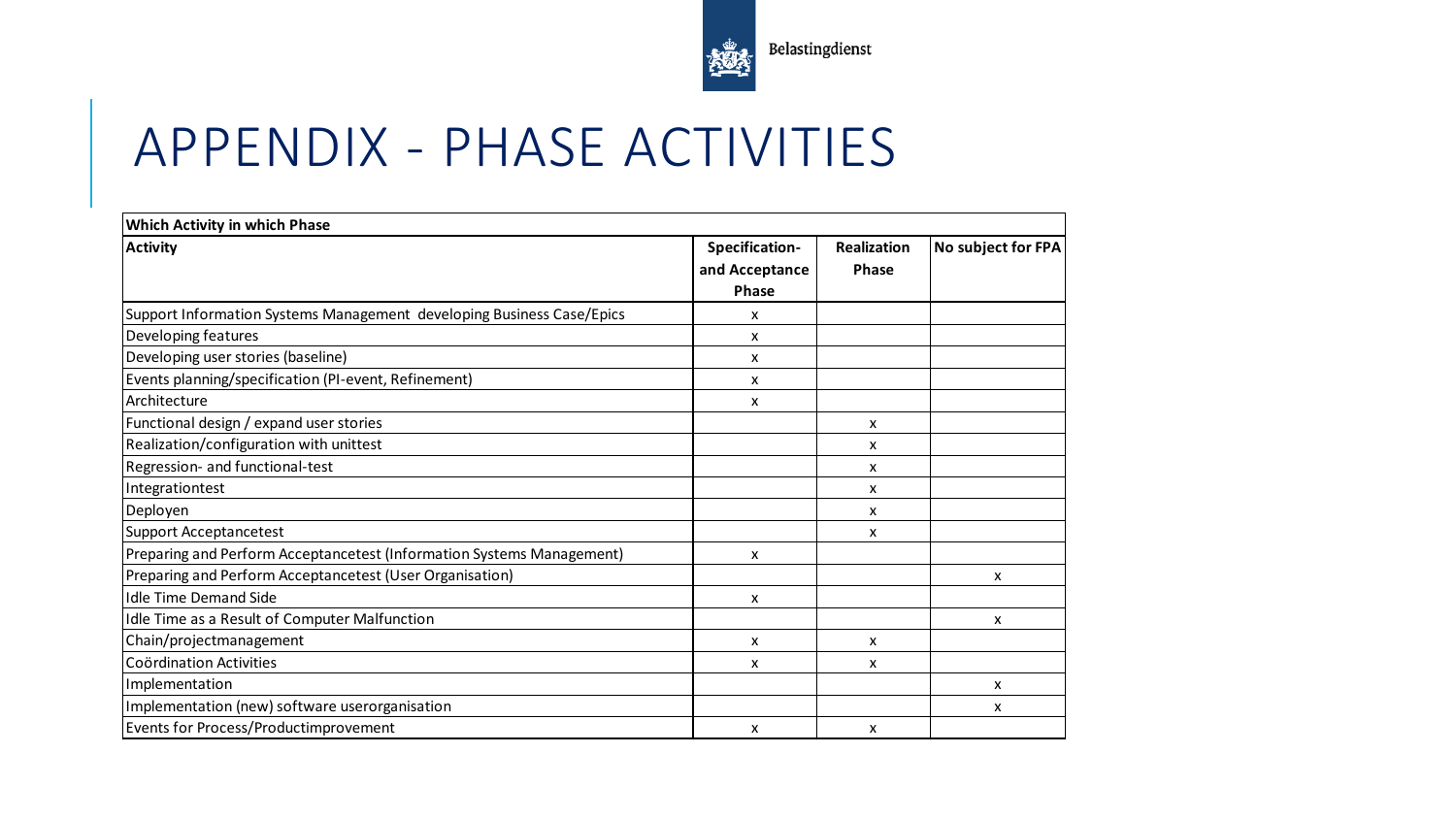

# APPENDIX – FPA GLOSSARY

#### Target size in FP based early phase FPA (FPAi)

The total of estimated functions per (sub)requirement, multiplied by 5 (FP). This applies only to the *transactions*; the *logical files* are not directly included, but *indirectly* via this factor of 5 FP. The NESMA method prescribes to estimate the minimal, expected and maximal number of estimated functions per (sub)requirement.

#### Autonomous growth *(organic growth)*

The increase in application size (number of function points) that originates from the uncovering of functionality as the specifications are analyzed in more detail. This is *implicit* user requested functionality that was not counted originally but should have been. See also: 'Scope creep'.

#### Scope creep

Increase of the application size during development as a result of *additional* functionality requested by the user. These are extra user requirements that should be counted as additional work. See also 'Autonomous growth'.

#### Rework

When a function as part of one specific feature is changed after delivery, yet not due to 'scope creep', this effort is considered 'rework'. Changing a function following an issue (finding/defect) is also considered rework. See also: 'Scope creep'.